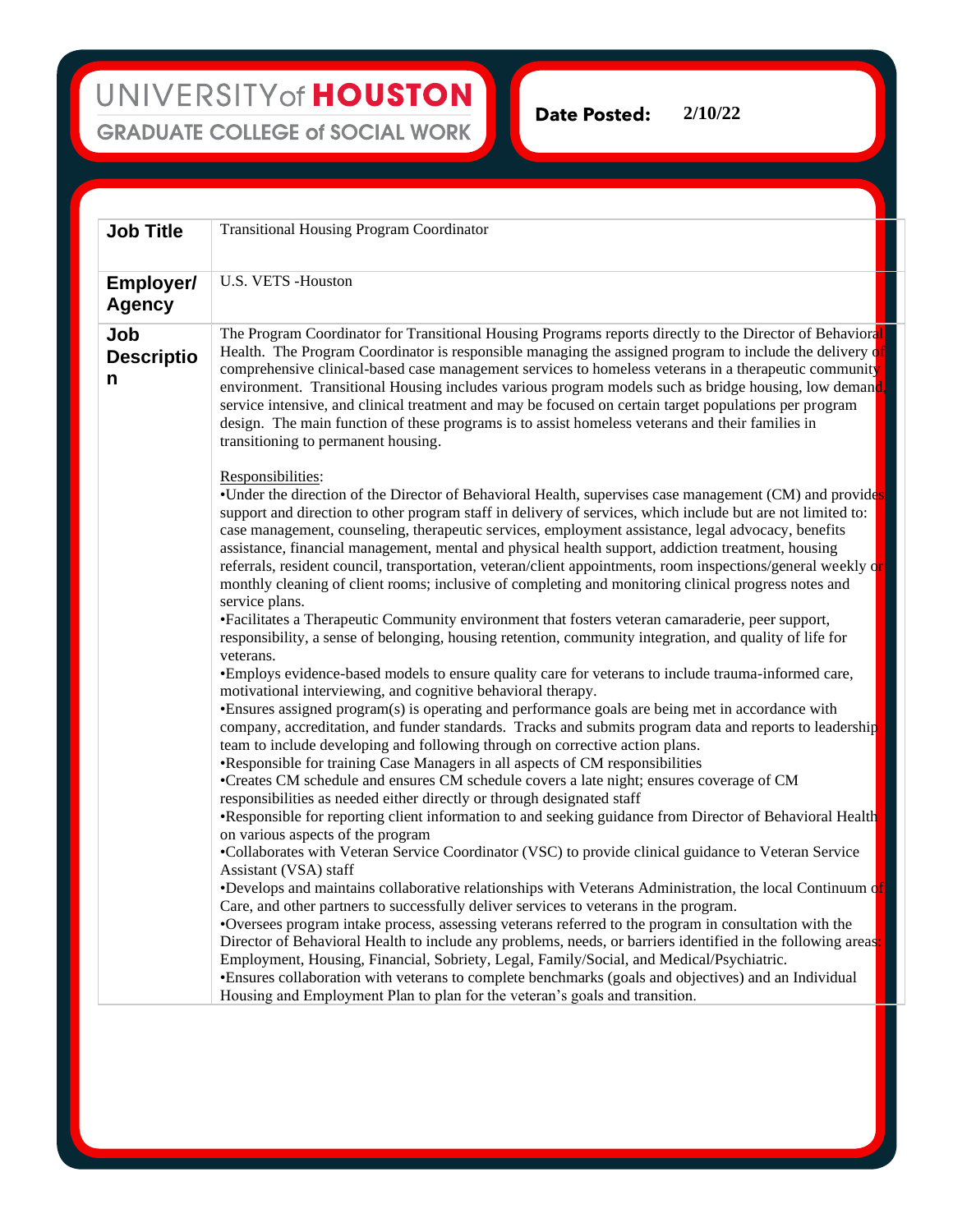## UNIVERSITY of HOUSTON

**GRADUATE COLLEGE of SOCIAL WORK**